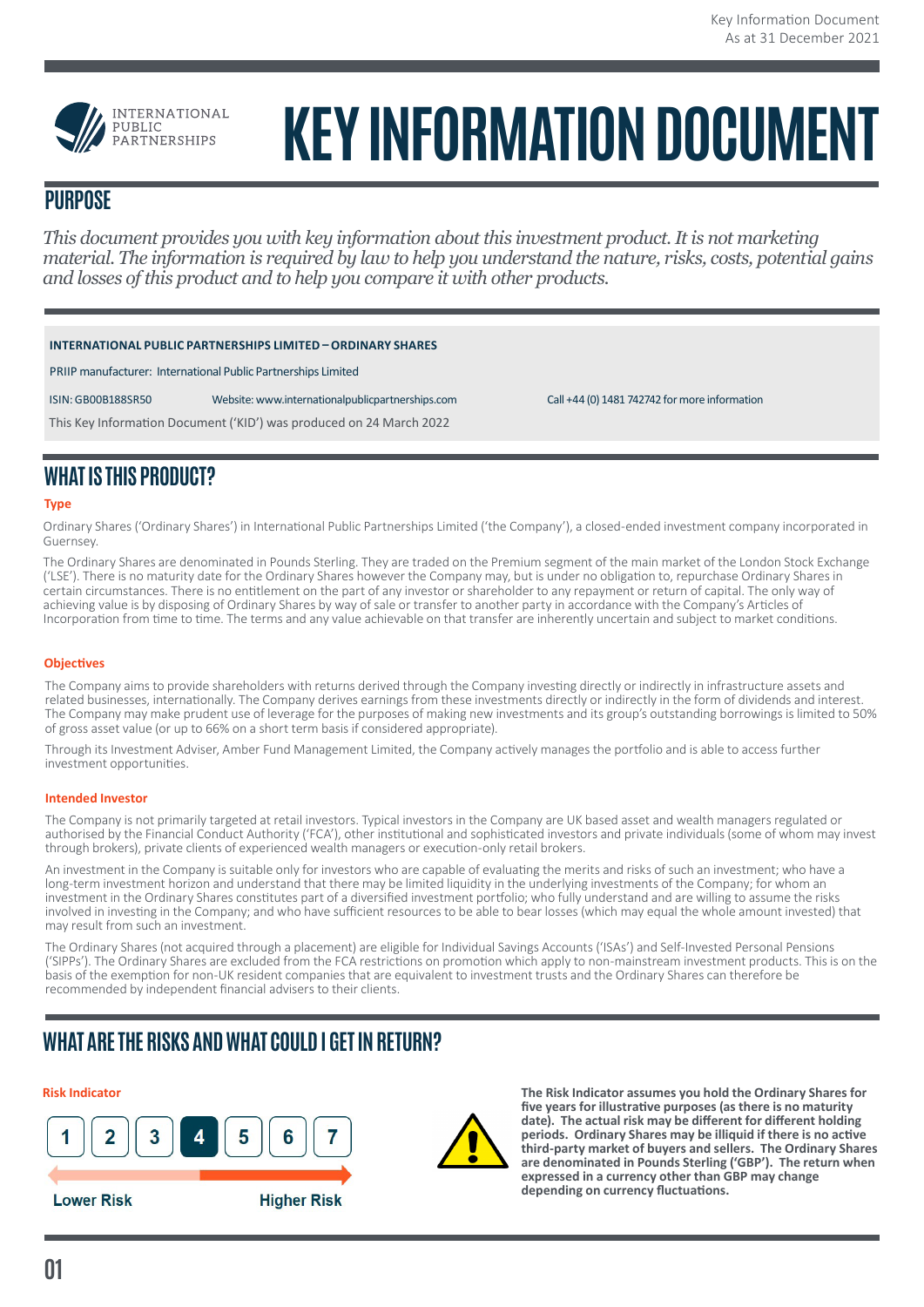The summary risk indicator is a guide to the level of risk of this product compared to other products. It shows how likely it is that the product will lose money because of movements in the markets or because the Company is not able to pay you.

The Company have classified this product as 4 out of 7, which is a medium risk class. This rates the potential losses from future performance at a medium level, and assumes that poor market conditions could impact the value of the Ordinary Shares.

Other risks materially relevant to the Ordinary Shares that are not included in the summary risk indicator include:

- The Company is exposed to risks generally affecting the infrastructure sector and risks that may affect individual investments;
- The assets that the Company invests in (whether directly or indirectly) will typically be subject to third party leverage ranking ahead of the Company's investment; and
- While the Company may seek to manage any discount to net asset value at which the Ordinary Shares trade, there is no guarantee that the Company can or will use these methods or that it will be successful.

The Risk Indicator is calculated according to a prescribed quantitative methodology set out in the UK PRIIPS Regulations as defined below (the 'Regulations') which is not separately endorsed or approved by the Company. This product does not include any protection from future market performance so you could lose some or all of your investment. However, investors in Ordinary Shares are not liable to additional financial commitments or obligations, including contingent liabilities. Tax legislation of the investor's home Member State may have an impact on the actual amounts of any returns on Ordinary Shares.

#### **Performance Scenarios**

The Regulations require the production of the scenarios below according to prescribed methodology and uses historical data only. The Company's view is that these scenarios should not be assumed to be a guide to potential actual investment performance of Ordinary Shares in any future set of circumstances. In particular, the Company cautions investors that the results of the scenarios required under the Regulations reflect historical levels of volatility in the Company's share price over the relevant period that may or may not prevail in the future.

In accordance with the Regulations, the table below shows the money you could get back over the next one, three and five years under different scenarios assuming that you invest an initial £10,000 in Ordinary Shares. The scenarios shown illustrate how your investment could perform. You can compare them with the scenarios of other products. The scenarios presented are an estimate of future performance based on evidence from the past on how the value of this investment varies, and are not an exact indicator. What you get will vary depending on how the market performs and how long you keep the Ordinary Shares.

The stress scenario shows what you might get back in extreme market circumstances, and it does not take into account the situation where the Company makes no dividend payments to you and/or where you are unable to sell the Ordinary Shares or they have little or no value. The Company has no obligation to redeem or repurchase Ordinary Shares and the only way to dispose of Ordinary Shares is by sale or transfer to a third party. The figures shown include all the costs of the Ordinary Shares but may not include all the costs that you pay to your advisor or distributor. The figures do not take into account your personal tax situation, which may also affect how much you get back.

| Investment of £10,000  |                                     |            |            |            |  |  |
|------------------------|-------------------------------------|------------|------------|------------|--|--|
| <b>Scenarios</b>       |                                     | 1 year     | 3 years    | 5 years    |  |  |
| <b>Stress scenario</b> | What you might get back after costs | £1,866.56  | £6,125.94  | £5,230.66  |  |  |
|                        | Average return each year            | $-81.33\%$ | $-15.07\%$ | $-12.16%$  |  |  |
| Unfavourable scenario  | What you might get back after costs | £8,683.88  | £8,365.45  | £8,432.36  |  |  |
|                        | Average return each year            | $-13.16%$  | $-5.78\%$  | $-3.35%$   |  |  |
| Moderate scenario      | What you might get back after costs | £10,533.87 | £11,729.61 | £13,061.08 |  |  |
|                        | Average return each year            | 5.34%      | 5.46%      | 5.49%      |  |  |
| Favourable scenario    | What you might get back after costs | £12,851.61 | £16,541.43 | £20,347.18 |  |  |
|                        | Average return each year            | 28.52%     | 18.27%     | 15.27%     |  |  |

# **WHAT HAPPENS IF THE COMPANY IS UNABLE TO PAY OUT?**

The Company is not required to make any payment to you in respect of your investment. If the Company were liquidated, you would be entitled to receive a distribution equal to your share of the Company's net assets, i.e. after payment of all of its creditors. No service provider to the Company has any obligation to make any payment to you in respect of the Ordinary Shares. There is no compensation or guarantee scheme in place that applies to the Company and, if you invest in the Company, you should be prepared to assume the risk that you could lose all of your investment.

# **WHAT ARE THE COSTS?**

Costs for the purpose of this document are calculated according to a prescribed quantitative methodology set out in the Regulation. This methodology is different from that used to calculate the Company's Ongoing Charges ('Ongoing Charges' as defined by the UK Association of Investment Companies) notably through being based on historic costs and including one off transaction costs within the required methodology (notwithstanding whether these will be repeated or not). Costs referred to in this section are not paid directly by the investor, but are incurred and paid by the Company and met out of its own resources.

The Reduction in Yield ('RIY') shows what impact the costs paid by the Company will have on the investment return you might get. The total costs take into account one-off, ongoing and incidental costs as defined in the Regulations. The amounts shown here are the cumulative costs (as defined by the Regulations) of the product itself, for three different holding periods. The figures assume you invest £10,000. The figures are estimates and may change in the future. The costs are paid by the Company whereas the return that you may receive depends partly on the share price performance of the Ordinary Shares. There is no direct link between the Company's share price and the costs that it pays.